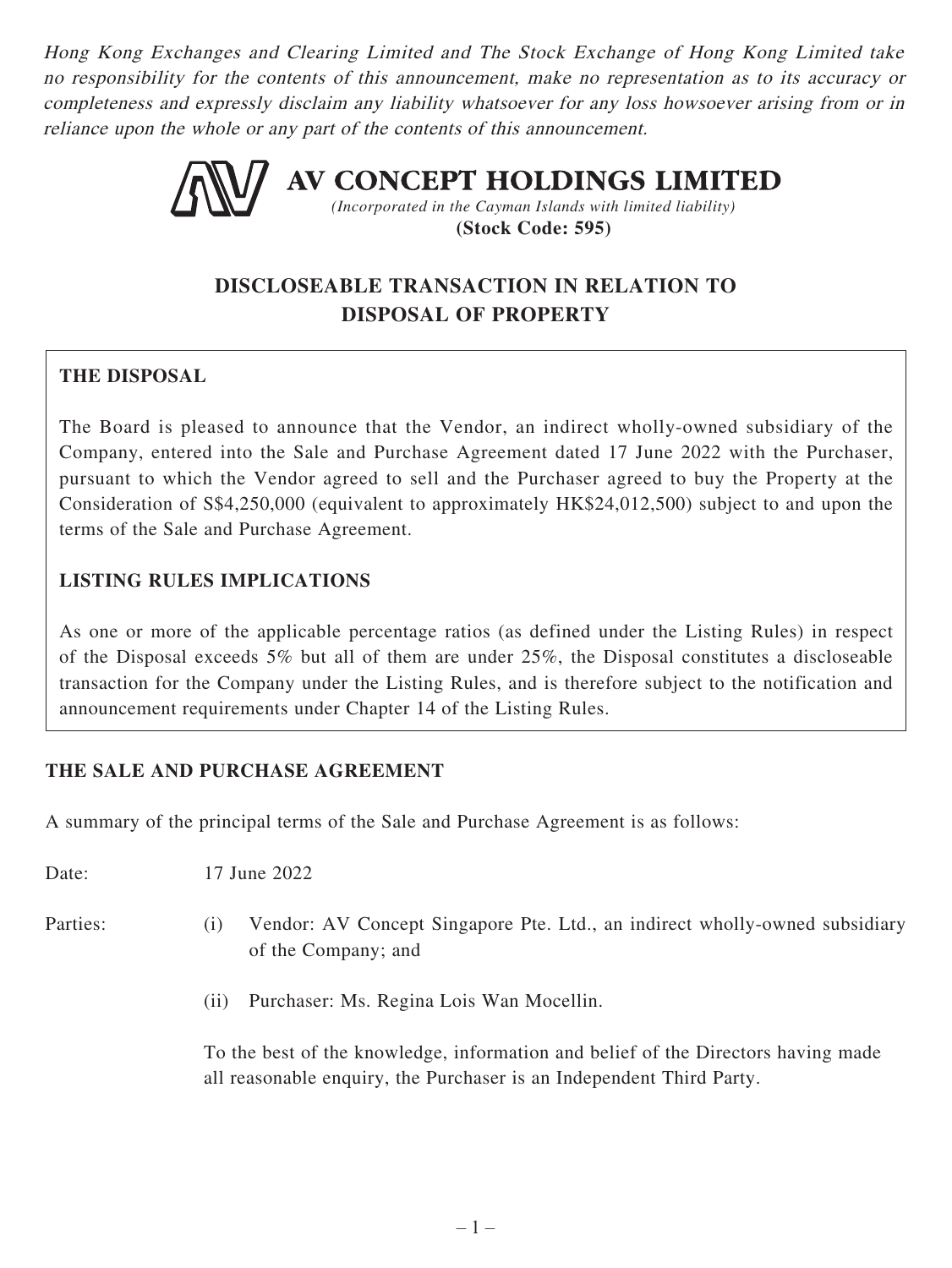| Property:      | A residential unit located at 37 Orange Grove Road, $#04 - 11$ , Orange Grove<br>Residences, Singapore, with a gross floor area of approximately 185 sq.m                                                                                                                                                                                                                                                          |
|----------------|--------------------------------------------------------------------------------------------------------------------------------------------------------------------------------------------------------------------------------------------------------------------------------------------------------------------------------------------------------------------------------------------------------------------|
|                | The Property is held as an investment property. It will be sold on an "as-is" basis<br>free from other encumbrances with vacant possession.                                                                                                                                                                                                                                                                        |
| Consideration: | The Consideration of S\$4,250,000 (equivalent to approximately HK\$24,012,500)<br>has been paid by the Purchaser to the Vendor upon signing of the Sale and Purchase<br>Agreement.                                                                                                                                                                                                                                 |
|                | The Consideration was determined after arm's length negotiation between the Vendor<br>and the Purchaser with reference to the valuation of the Property as at 31 March 2022<br>of \$\$4,250,000 prepared by TEHO Property Consultants Pte. Ltd., an independent<br>professionally qualified valuer in Singapore, based on comparable property prices in<br>the vicinity of the Property under the market approach. |

#### **INFORMATION ON THE PROPERTY**

Rental incomes from leasing of the Property for the Group during the two financial years ended 31 March 2020 and 31 March 2021 were approximately S\$88,000 (equivalent to approximately HK\$497,200) and S\$85,000 (equivalent to approximately HK\$480,250), respectively. As at the date of this announcement, the Property is vacant.

The net profit before taxation attributable to the Property for the two financial years ended 31 March 2020 and 31 March 2021 were approximately S\$68,000 (equivalent to approximately HK\$384,200) and S\$59,000 (equivalent to approximately HK\$333,350), respectively.

As at 30 September 2021, the unaudited carrying value of the Property was approximately S\$3,800,000 (equivalent to approximately HK\$21,470,000).

#### **FINANCIAL EFFECTS OF THE DISPOSAL AND PROPOSED USE OF PROCEEDS**

Completion: Completion of the Disposal shall take place on or before 21 June 2022.

The Disposal is expected to enable the Company to recognize a gain of approximately S\$450,000 (equivalent to approximately HK\$2,542,500) (before deducting any related expenses and tax charges), being the premium of the Consideration of S\$4,250,000 (equivalent to approximately HK\$24,012,500) over the carrying value of the Property of approximately S\$3,800,000 (equivalent to approximately HK\$21,470,000) as at 30 September 2021. The exact amount of the gain on the Disposal to be recorded in the consolidated financial statements of the Group is subject to review by the auditors of the Company.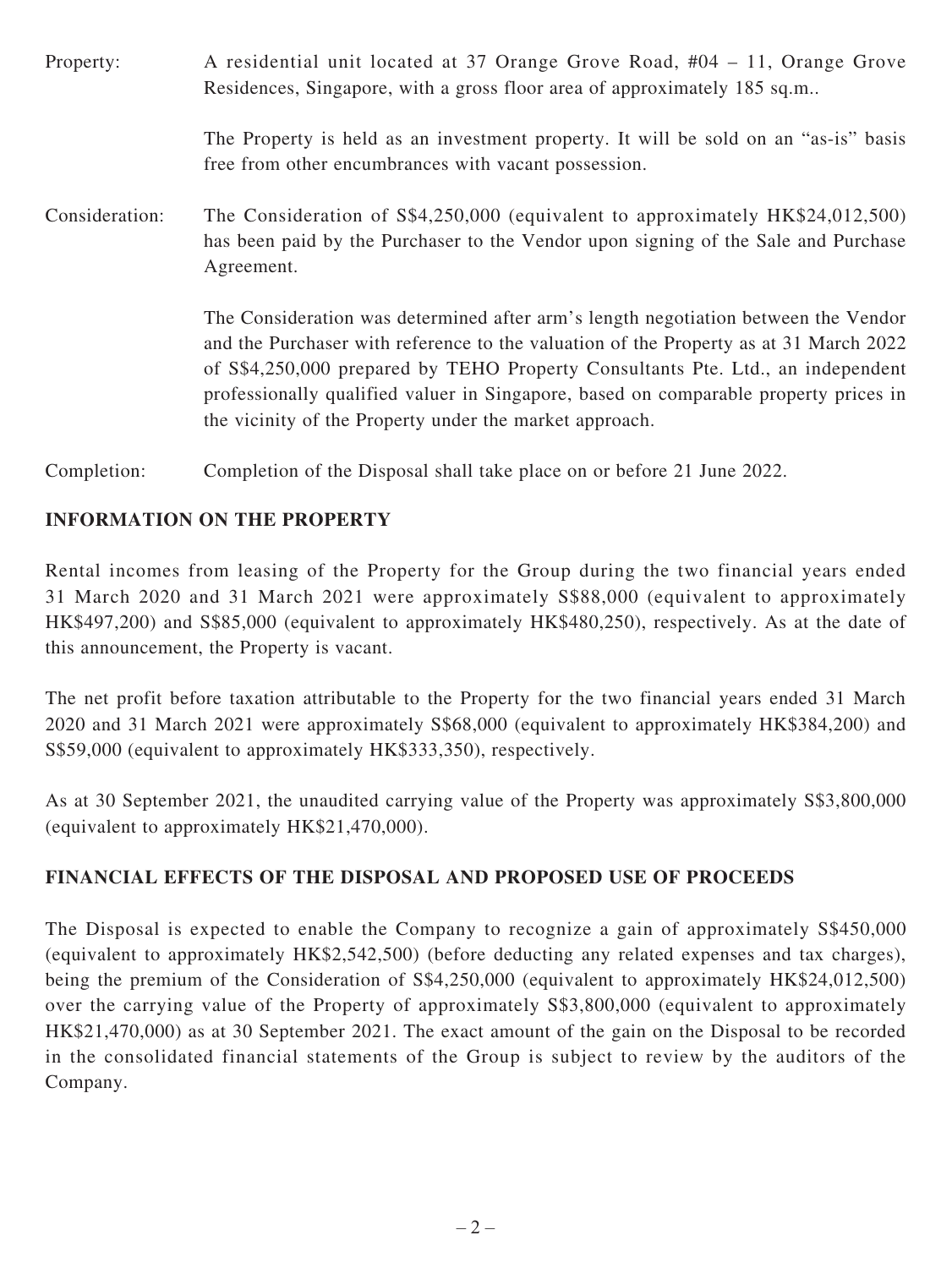It is estimated that the net proceeds of the Disposal (after deducting agency fees, legal fees, relevant tax charges and ancillary expenses) would be approximately S\$4,150,000 (equivalent to approximately HK\$23,447,500). The Company intends to use the net proceeds of the Disposal as general working capital of the Group.

#### **REASONS FOR THE DISPOSAL**

The Property is classified as an investment property of the Group. The Directors undertake strategic reviews of the Group's assets from time to time with a view to maximize returns to the Shareholders. Having regard to the prevailing market conditions, the Directors consider that the Disposal presents a good opportunity for the Company to realize the value of the Property. In addition, the Directors believe that the Disposal will enhance the working capital of the Group and enable the Company to reallocate capital into future suitable investment opportunities as they arise.

The Directors consider that the terms of the Sale and Purchase Agreement are on normal commercial terms, fair and reasonable and the Disposal is in the interests of the Company and the Shareholders as a whole.

### **INFORMATION ON THE GROUP AND THE VENDOR**

The principal activity of the Company is investment holding. The Group is principally engaged in the marketing and distribution of electronic components, the design, development and sale of consumer products and product sourcing services, venture capital investment, and internet social media business.

The Vendor is a company incorporated in Singapore with limited liability. It is an indirect wholly-owned subsidiary of the Company and is principally engaged in trading of electronic components.

### **INFORMATION ON THE PURCHASER**

The Purchaser is Ms. Regina Lois Wan Mocellin, an individual.

### **LISTING RULES IMPLICATIONS**

As one or more of the applicable percentage ratios (as defined under the Listing Rules) in respect of the Disposal exceeds 5% but all of them are under 25%, the Disposal constitutes a discloseable transaction for the Company under the Listing Rules and is therefore subject to the notification and announcement requirements under Chapter 14 of the Listing Rules.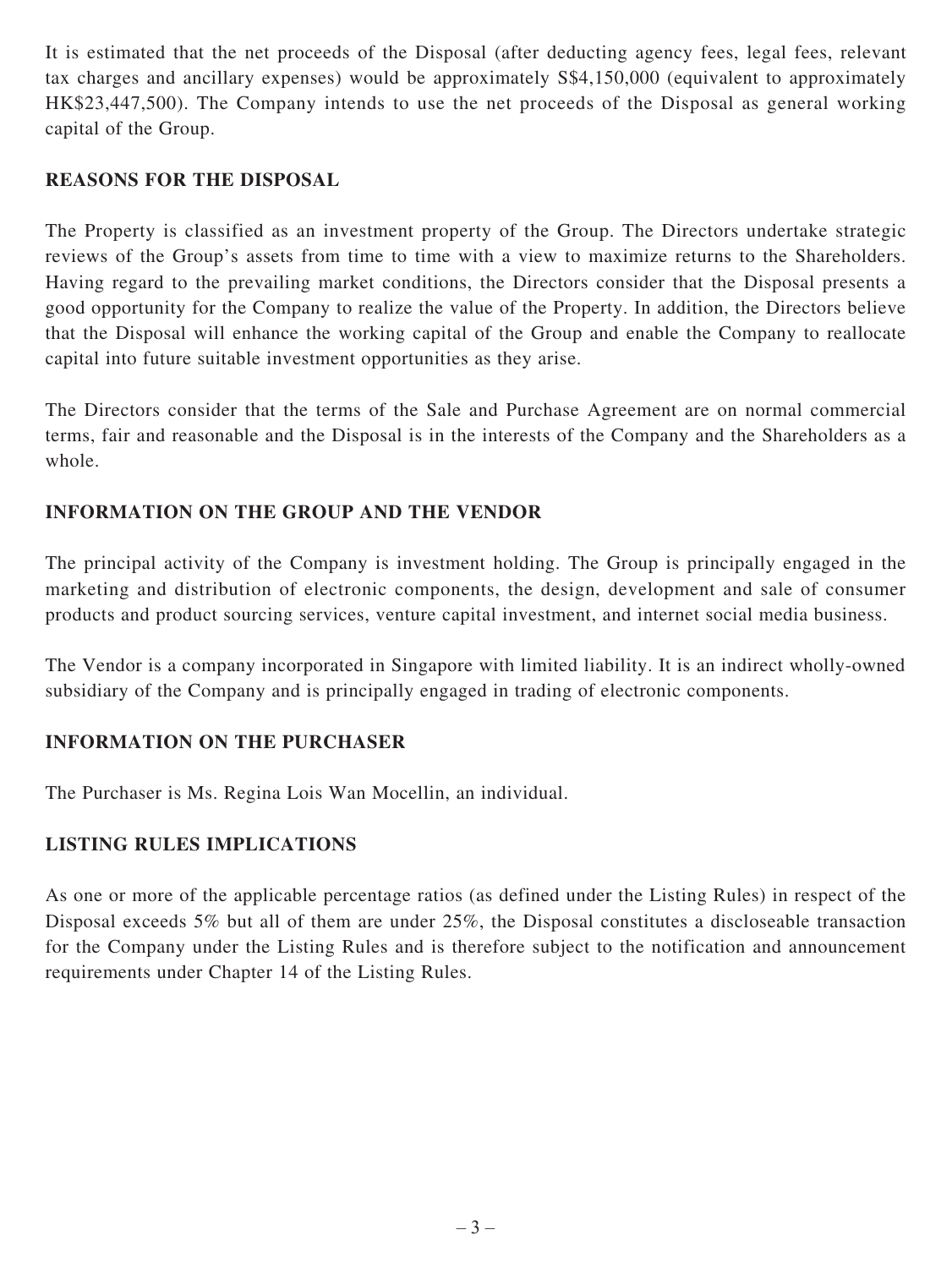# **DEFINITIONS**

In this announcement, unless the context otherwise requires, the following terms shall have the following meanings:

| "Board"                        | the board of Directors                                                                                                                                                                                 |
|--------------------------------|--------------------------------------------------------------------------------------------------------------------------------------------------------------------------------------------------------|
| "Company"                      | AV Concept Holdings Limited (stock code: 595), a company<br>incorporated in Cayman Islands with limited liability, the issued<br>Shares of which are listed on the Main Board of the Stock<br>Exchange |
| "connected person"             | has the meaning ascribed thereto under the Listing Rules                                                                                                                                               |
| "Consideration"                | S\$4,250,000 (equivalent to approximately HK\$24,012,500),<br>being the total consideration payable by the Purchaser to the<br>Vendor in respect of the Disposal                                       |
| "Director(s)"                  | $directory(s)$ of the Company                                                                                                                                                                          |
| "Disposal"                     | the disposal of the Property by the Vendor to the Purchaser<br>pursuant to the Sale and Purchase Agreement                                                                                             |
| "Group"                        | the Company and its subsidiaries                                                                                                                                                                       |
| "Hong Kong"                    | the Hong Kong Special Administrative Region of the PRC                                                                                                                                                 |
| "HK\$"                         | Hong Kong dollar, the lawful currency of Hong Kong                                                                                                                                                     |
| "Independent Third Party(ies)" | third party(ies) who/which is/are independent of, and not<br>connected with, the Company and its connected persons                                                                                     |
| "Listing Rules"                | the Rules Governing the Listing of Securities on the Stock<br>Exchange                                                                                                                                 |
| "Property"                     | a residential unit located at 37 Orange Grove Road, $#04 - 11$ ,<br>Orange Grove Residences, Singapore                                                                                                 |
| "Purchaser"                    | Ms. Regina Lois Wan Mocellin                                                                                                                                                                           |
| "Sale and Purchase Agreement"  | the sale and purchase agreement dated 17 June 2022 and entered<br>into between the Vendor and the Purchaser in respect of the<br>Disposal                                                              |